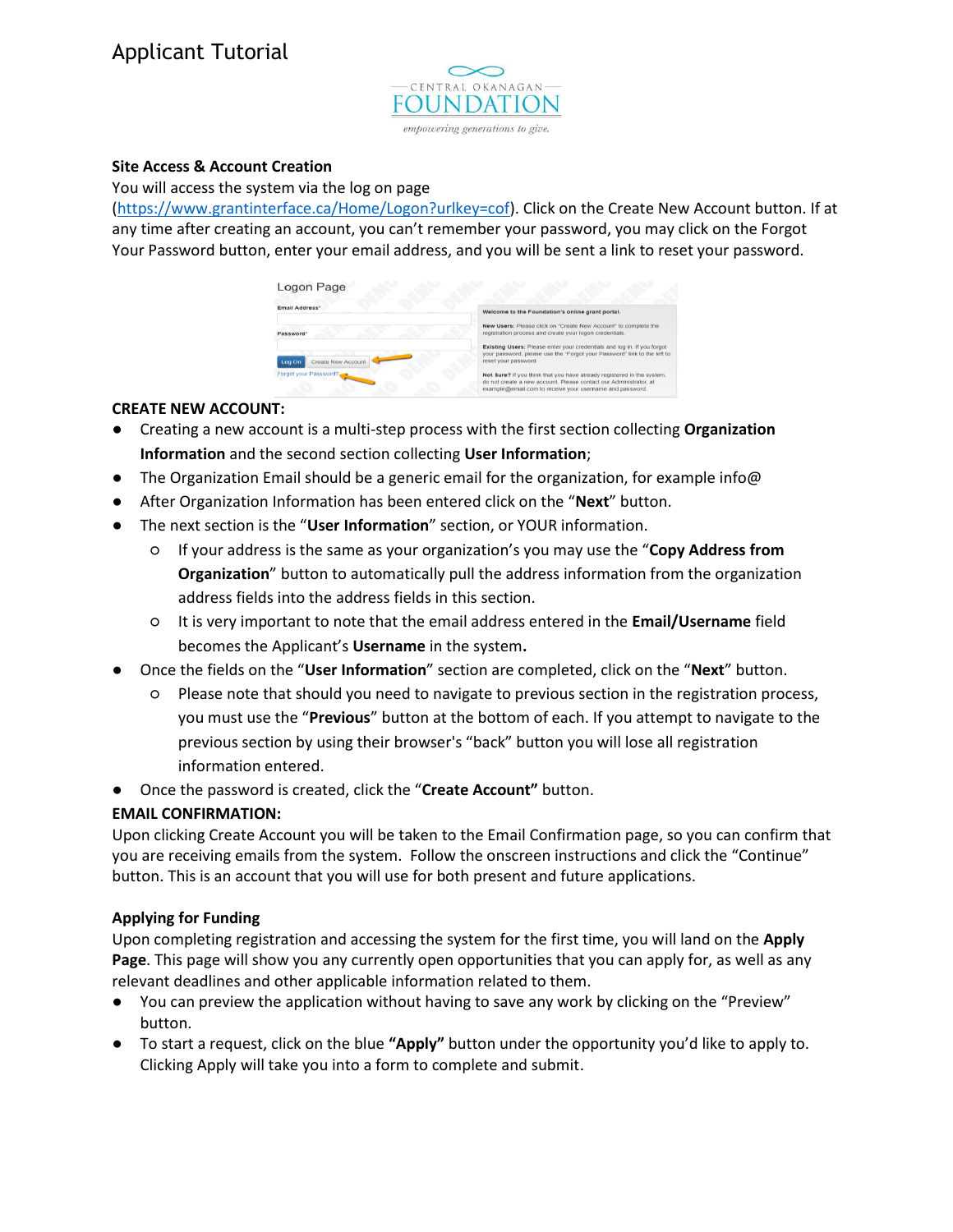|                                                                                                        | $\equiv$ CENTRAL OKAN AGAN $\equiv$<br><b>FOUNDATION</b><br>empowering generations to give. |
|--------------------------------------------------------------------------------------------------------|---------------------------------------------------------------------------------------------|
| (i) If you have been provided with an Access Code, you may enter it in the box at the top of the page. |                                                                                             |
| $\alpha$<br>Quick Search                                                                               | $\boldsymbol{\times}$                                                                       |
| <b>Base Camp Example Process</b>                                                                       | Accepting Submissions from 01/01/2018 to 12/31/2018<br><b>Apply</b>                         |
| This is where the process description would appear.                                                    |                                                                                             |
| Send to GrantHub<br><b>I</b> Preview<br>$\odot$                                                        |                                                                                             |

Once in the form, note that your contact and organization information automatically populates at the top of the form.

- You may update your contact information and view your email history.
	- If the Foundation allows applicants to update organization information you will see the edit icon next to the Organization Information.
	- If not, you must contact the Foundation directly to change organization information.
- If you'd like a PDF copy of the application, you can click the Question List button.
- Once you've completed the form, you may click the Application Packet button to download a copy of the questions and your responses.
- Please note that if the form has a specific deadline it will be listed at the top of the form. You will not be able to submit after the deadline has passed.

Work your way through the form responding to the fields.

- Note that any fields with an asterisk are required
- The system will auto-save every 100 characters typed or every time you click out of a field.
- Some fields have character limits. Responses that are longer than the set limit will be saved, **but** an error message will appear informing the applicant the limit has been exceeded.
- File **upload fields** will only accept one file, per field.
	- Upload fields have size limits. If you attempt to upload a file that is larger than the set limit, you will receive an error message and the file **will not** be saved.
	- Upload fields may also have File Type restrictions. If you attempt to upload a file in an unaccepted format you will you will not be able to upload the file.
	- Once a file has been uploaded, it may be **deleted** by clicking the **red X** next to the file name and a new file can be uploaded.
- Even though the system is auto-saving there is still a "**Save"** button at the bottom of the form.
	- When you click save you are taken to a confirmation page so you know the save was successful. If you click "**Continue**" you will be taken back into the form so you can continue working. If you save and exit the system, you will access the **draft of the form** from your **Dashboard** the next time you log in.
- You may abandon the request if it is the first form to be submitted for this request.
	- Once the first form has been submitted you must contact an administrator to withdraw the request from consideration.
	- After selecting Abandon Requests, you must type in Abandon Request and select OK
	- The request will then be visible in the Historical Requests tab just as it would if an administrator had abandoned the request.

When all of the fields are complete, submit the application.